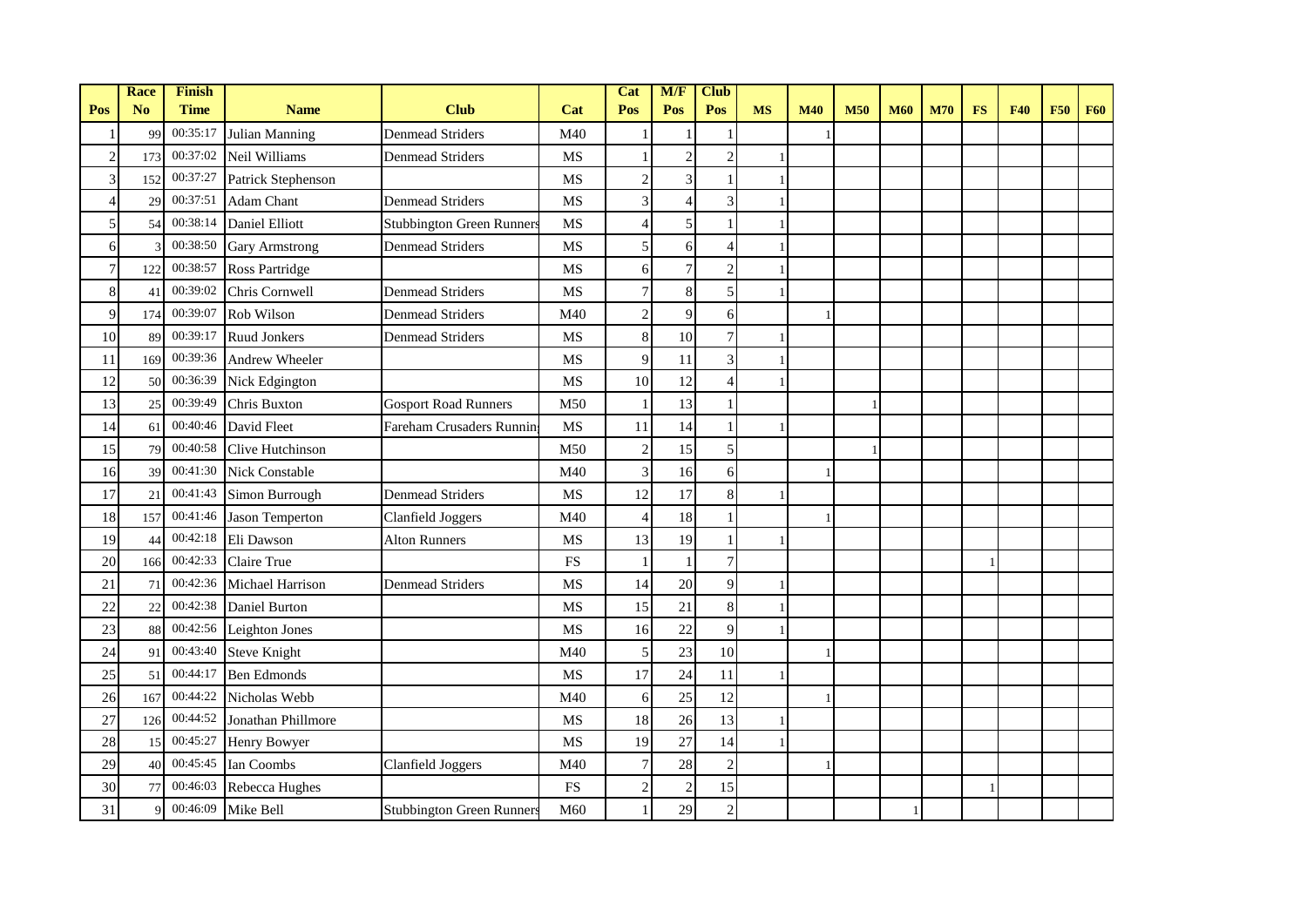|     | <b>Race</b>    | Finish      |                         |                             |           | Cat                      | M/F                      | <b>Club</b>    |           |            |            |            |            |           |            |            |            |
|-----|----------------|-------------|-------------------------|-----------------------------|-----------|--------------------------|--------------------------|----------------|-----------|------------|------------|------------|------------|-----------|------------|------------|------------|
| Pos | N <sub>o</sub> | <b>Time</b> | <b>Name</b>             | <b>Club</b>                 | Cat       | Pos                      | Pos                      | Pos            | <b>MS</b> | <b>M40</b> | <b>M50</b> | <b>M60</b> | <b>M70</b> | <b>FS</b> | <b>F40</b> | <b>F50</b> | <b>F60</b> |
| 32  | 48             | 00:46:32    | Neil Dyer               | Portsmouth Joggers          | M50       | 3                        | 30                       |                |           |            |            |            |            |           |            |            |            |
| 33  | 17             | 00:46:37    | Emma Brewin             | Portsmouth Joggers          | <b>FS</b> | $\overline{\mathbf{3}}$  | 3                        | $\overline{2}$ |           |            |            |            |            |           |            |            |            |
| 34  | 118            | 00:46:44    | Sandie O'hanlon         |                             | F40       | 1                        | $\overline{\mathcal{A}}$ | 16             |           |            |            |            |            |           |            |            |            |
| 35  | 145            | 00:47:09    | John Simmons            |                             | M40       | 8                        | 31                       | 17             |           |            |            |            |            |           |            |            |            |
| 36  | 46             | 00:47:19    | Daniel Duncan           |                             | <b>MS</b> | 20                       | 32                       | 18             |           |            |            |            |            |           |            |            |            |
| 37  | 110            | 00:47:51    | <b>Guy Munnoch</b>      |                             | M60       | $\overline{2}$           | 33                       | 19             |           |            |            |            |            |           |            |            |            |
| 38  | 117            | 00:47:54    | PAUL O'HANLON           |                             | M40       | 9                        | 34                       | 20             |           |            |            |            |            |           |            |            |            |
| 39  | 64             | 00:48:08    | Simon Gambie            |                             | MS        | 21                       | 35                       | 21             |           |            |            |            |            |           |            |            |            |
| 40  | 138            | 00:48:08    | Craig Sadler            |                             | M40       | 10                       | 36                       | 22             |           |            |            |            |            |           |            |            |            |
| 41  | 65             | 00:48:29    | Coiln Gardner           | <b>Gosport Road Runners</b> | M50       | $\overline{\mathcal{L}}$ | 37                       | $\overline{2}$ |           |            |            |            |            |           |            |            |            |
| 42  | 47             | 00:48:34    | james dunlop            | Hedge End Running Club      | M50       | $\mathfrak{S}$           | 38                       |                |           |            |            |            |            |           |            |            |            |
| 43  | 74             | 00:48:35    | Michael Head            | Hedge End Running Club      | M40       | 11                       | 39                       | $\overline{2}$ |           |            |            |            |            |           |            |            |            |
| 44  | 10             | 00:48:44    | Simon Bembridge         | <b>Clanfield Joggers</b>    | M40       | 12                       | 40                       | 3              |           |            |            |            |            |           |            |            |            |
| 45  | 163            | 00:49:19    | Vinicius Vecchiatti     |                             | <b>MS</b> | 22                       | 41                       | 23             |           |            |            |            |            |           |            |            |            |
| 46  | 128            | 00:49:24    | <b>Thomas Pinnell</b>   |                             | <b>MS</b> | 23                       | 42                       | 24             |           |            |            |            |            |           |            |            |            |
| 47  | 158            | 00:49:26    | <b>Nigel Thomas</b>     |                             | M50       | 6                        | 43                       | 25             |           |            |            |            |            |           |            |            |            |
| 48  | 68             | 00:49:29    | Miles Goble             |                             | M40       | 13                       | 44                       | 26             |           |            |            |            |            |           |            |            |            |
| 49  | 32             | 00:50:10    | James Cocksedge         | <b>Denmead Striders</b>     | MS        | 24                       | 45                       | 10             |           |            |            |            |            |           |            |            |            |
| 50  | 131            | 00:50:13    | <b>Rob Quigley</b>      |                             | M40       | 14                       | 46                       | 27             |           |            |            |            |            |           |            |            |            |
| 51  | 81             | 00:50:52    | <b>Matt James</b>       | Hedge End Running Club      | <b>MS</b> | 25                       | 47                       | 3              |           |            |            |            |            |           |            |            |            |
| 52  | 106            | 00:51:00    | Kara McManus            |                             | <b>FS</b> | 4                        | 5                        | 28             |           |            |            |            |            |           |            |            |            |
| 53  | 98             | 00:51:13    | David Magee             |                             | M40       | 15                       | 48                       | 29             |           |            |            |            |            |           |            |            |            |
| 54  | 141            | 00:51:20    | Nick Savage             |                             | M40       | 16                       | 49                       | 30             |           |            |            |            |            |           |            |            |            |
| 55  | 103            | 00:51:36    | <b>Graeme McCartney</b> | <b>Denmead Striders</b>     | M40       | 17                       | 50                       | 11             |           |            |            |            |            |           |            |            |            |
| 56  | 49             | 00:51:47    | Kiernan Easton          | Portsmouth Joggers          | M40       | 18                       | 51                       | 3              |           |            |            |            |            |           |            |            |            |
| 57  | 33             | 00:51:52    | <b>Wendy Collins</b>    |                             | F50       |                          | 6                        | 31             |           |            |            |            |            |           |            |            |            |
| 58  | 116            | 00:52:06    | Lee Nother              |                             | MS        | 26                       | 52                       | 32             |           |            |            |            |            |           |            |            |            |
| 59  | 101            | 00:52:22    | <b>Darren Matthews</b>  |                             | <b>MS</b> | 27                       | 53                       | 33             |           |            |            |            |            |           |            |            |            |
| 60  | 73             | 00:53:05    | Barbara Hathaway        | Clanfield Joggers           | F40       | $\overline{c}$           | $\overline{7}$           | $\overline{4}$ |           |            |            |            |            |           |            |            |            |
| 61  | 75             | 00:53:36    | <b>Helen Hitchings</b>  |                             | F40       | 3                        | 8                        | 34             |           |            |            |            |            |           |            |            |            |
| 62  | 18             |             | 00:53:42 James Brighton |                             | M40       | 19                       | 54                       | 35             |           |            |            |            |            |           |            |            |            |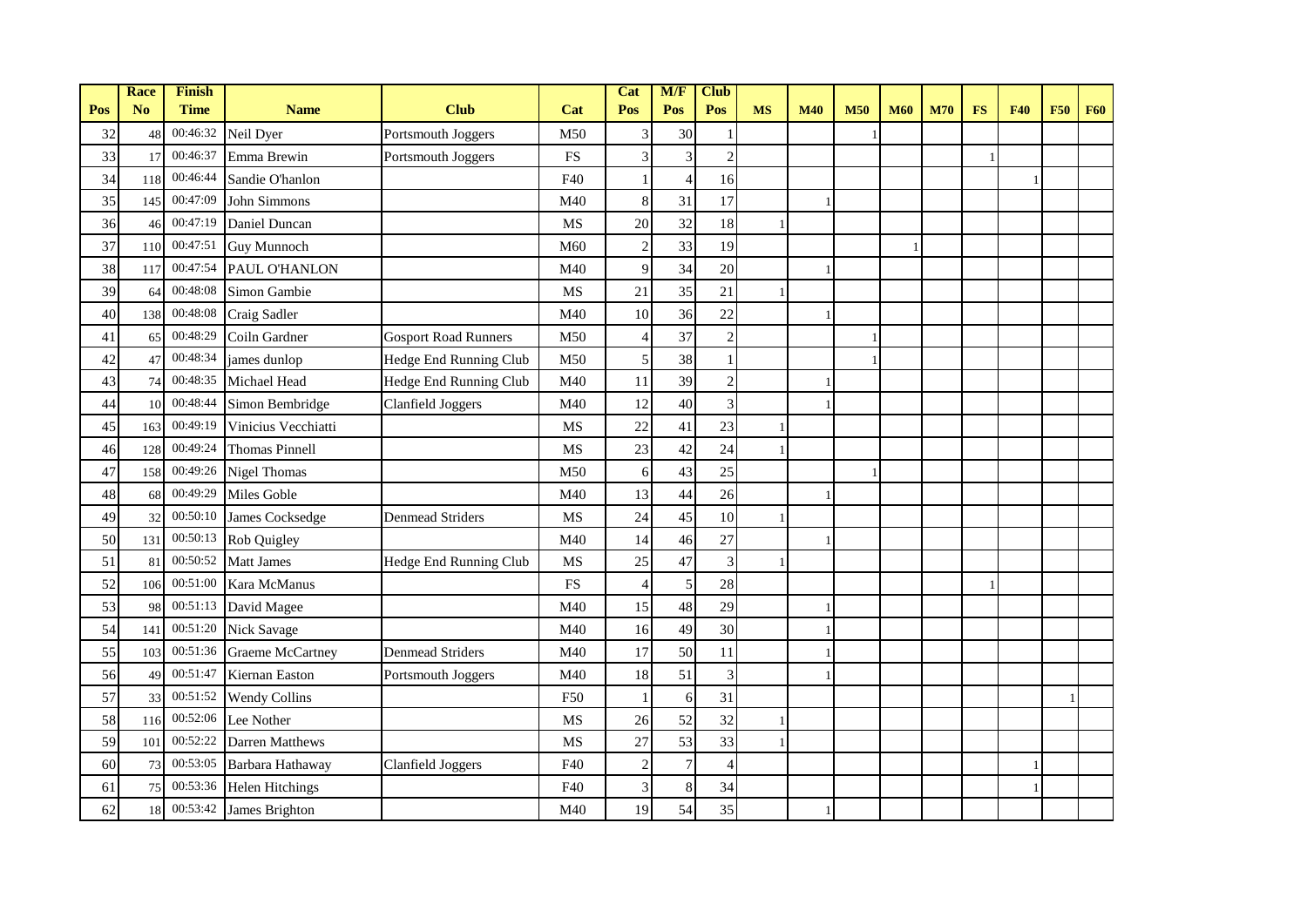|        | <b>Race</b>    | <b>Finish</b> |                        |                        |                        | Cat              | M/F | <b>Club</b>    |           |            |            |            |            |           |            |            |            |
|--------|----------------|---------------|------------------------|------------------------|------------------------|------------------|-----|----------------|-----------|------------|------------|------------|------------|-----------|------------|------------|------------|
| Pos    | N <sub>o</sub> | <b>Time</b>   | <b>Name</b>            | <b>Club</b>            | Cat                    | Pos              | Pos | Pos            | <b>MS</b> | <b>M40</b> | <b>M50</b> | <b>M60</b> | <b>M70</b> | <b>FS</b> | <b>F40</b> | <b>F50</b> | <b>F60</b> |
| 63     | 146            | 00:53:44      | Paul Smith             |                        | <b>MS</b>              | $28\,$           | 55  | 36             |           |            |            |            |            |           |            |            |            |
| 64     | 20             | 00:53:55      | <b>Richard Bryant</b>  |                        | M40                    | 20               | 56  | 37             |           |            |            |            |            |           |            |            |            |
| 65     | 134            | 00:54:04      | Stephen Robcraft       |                        | MS                     | 29               | 57  | 38             |           |            |            |            |            |           |            |            |            |
| 66     | 35             | 00:54:05      | Virginia Collins       |                        | F60                    |                  | 9   | 39             |           |            |            |            |            |           |            |            |            |
| 67     | 82             | 00:54:10      | Sheryl James           | Hedge End Running Club | F50                    | $\overline{c}$   | 10  | $\overline{4}$ |           |            |            |            |            |           |            |            |            |
| 68     | 121            | 00:54:29      | <b>Frank Parsons</b>   |                        | M60                    | 3                | 58  | 40             |           |            |            |            |            |           |            |            |            |
| 69     | 170            | 00:54:45      | Nicola White           |                        | F40                    | $\overline{4}$   | 11  | 41             |           |            |            |            |            |           |            |            |            |
| 70     | 142            | 00:54:52      | Jon Scott              | Portsmouth Joggers     | M40                    | 21               | 59  | $\overline{A}$ |           |            |            |            |            |           |            |            |            |
| 71     | 67             | 00:55:01      | <b>GARETH GERRARD</b>  |                        | M40                    | $22\,$           | 60  | 42             |           |            |            |            |            |           |            |            |            |
| 72     | 149            | 00:55:14      | Nat Southgate          |                        | <b>FS</b>              | 5                | 12  | 43             |           |            |            |            |            |           |            |            |            |
| $73\,$ | 150            | 00:55:18      | <b>Ben Southgate</b>   |                        | M40                    | 23               | 61  | 44             |           |            |            |            |            |           |            |            |            |
| 74     | 114            | 00:55:26      | Chris Nightingale      |                        | M50                    | 7                | 62  | 45             |           |            |            |            |            |           |            |            |            |
| 75     | 52             | 00:55:52      | Andy Elder             |                        | M50                    | $\,8\,$          | 63  | 46             |           |            |            |            |            |           |            |            |            |
| 76     |                | 00:55:56      | Pete Arnold            |                        | M50                    | 9                | 64  | 47             |           |            |            |            |            |           |            |            |            |
| 77     |                | 00:55:58      | Martin Bailey          |                        | MS                     | 30               | 65  | 48             |           |            |            |            |            |           |            |            |            |
| $78\,$ | 108            | 00:56:03      | Alice Melly            |                        | <b>FS</b>              | 6                | 13  | 49             |           |            |            |            |            |           |            |            |            |
| 79     | 30             | 00:56:09      | Zuzanna Chwirot        |                        | $\mathop{\mathrm{FS}}$ | $\boldsymbol{7}$ | 14  | 50             |           |            |            |            |            |           |            |            |            |
| 80     | 100            | 00:56:20      | Deborah Mason          |                        | F40                    | 5                | 15  | 51             |           |            |            |            |            |           |            |            |            |
| 81     | 111            | 00:56:53      | <b>Elaine Munns</b>    |                        | F40                    | 6                | 16  | 52             |           |            |            |            |            |           |            |            |            |
| 82     | 19             | 00:57:21      | Jenni Broad            |                        | <b>FS</b>              | $\,8\,$          | 17  | 53             |           |            |            |            |            |           |            |            |            |
| 83     | 72             | 00:57:24      | Sarah Haskell          |                        | F40                    | $\boldsymbol{7}$ | 18  | 54             |           |            |            |            |            |           |            |            |            |
| 84     | 85             | 00:57:25      | <b>Bradley Johnson</b> |                        | MS                     | 31               | 66  | 55             |           |            |            |            |            |           |            |            |            |
| 85     |                | 00:57:50      | Sophie Allen           |                        | <b>FS</b>              | 9                | 19  | 56             |           |            |            |            |            |           |            |            |            |
| 86     | 109            | 00:58:32      | Cate Mullen            |                        | F40                    | 8                | 20  | 57             |           |            |            |            |            |           |            |            |            |
| 87     | 13             | 00:58:46      | Peter Bone             | Victory AC             | M60                    | $\overline{4}$   | 67  |                |           |            |            | -1         |            |           |            |            |            |
| 88     | 83             | 00:59:11      | roger jasper           |                        | M60                    | 5                | 68  | 58             |           |            |            |            |            |           |            |            |            |
| 89     | 69             | 00:59:33      | <b>Ben Gulvin</b>      |                        | MS                     | 32               | 69  | 59             |           |            |            |            |            |           |            |            |            |
| 90     | 37             | 00:59:34      | David Colvill          |                        | M50                    | 10               | 70  | 60             |           |            |            |            |            |           |            |            |            |
| 91     | 120            | 00:59:37      | Rachel Osgood          |                        | F40                    | 9                | 21  | 61             |           |            |            |            |            |           |            |            |            |
| 92     | 140            | 00:59:41      | Tom Sanderson          |                        | MS                     | 33               | 71  | 62             |           |            |            |            |            |           |            |            |            |
| 93     | 133            | 00:59:42      | Alwyn Richter          |                        | M50                    | 11               | 72  | 63             |           |            |            |            |            |           |            |            |            |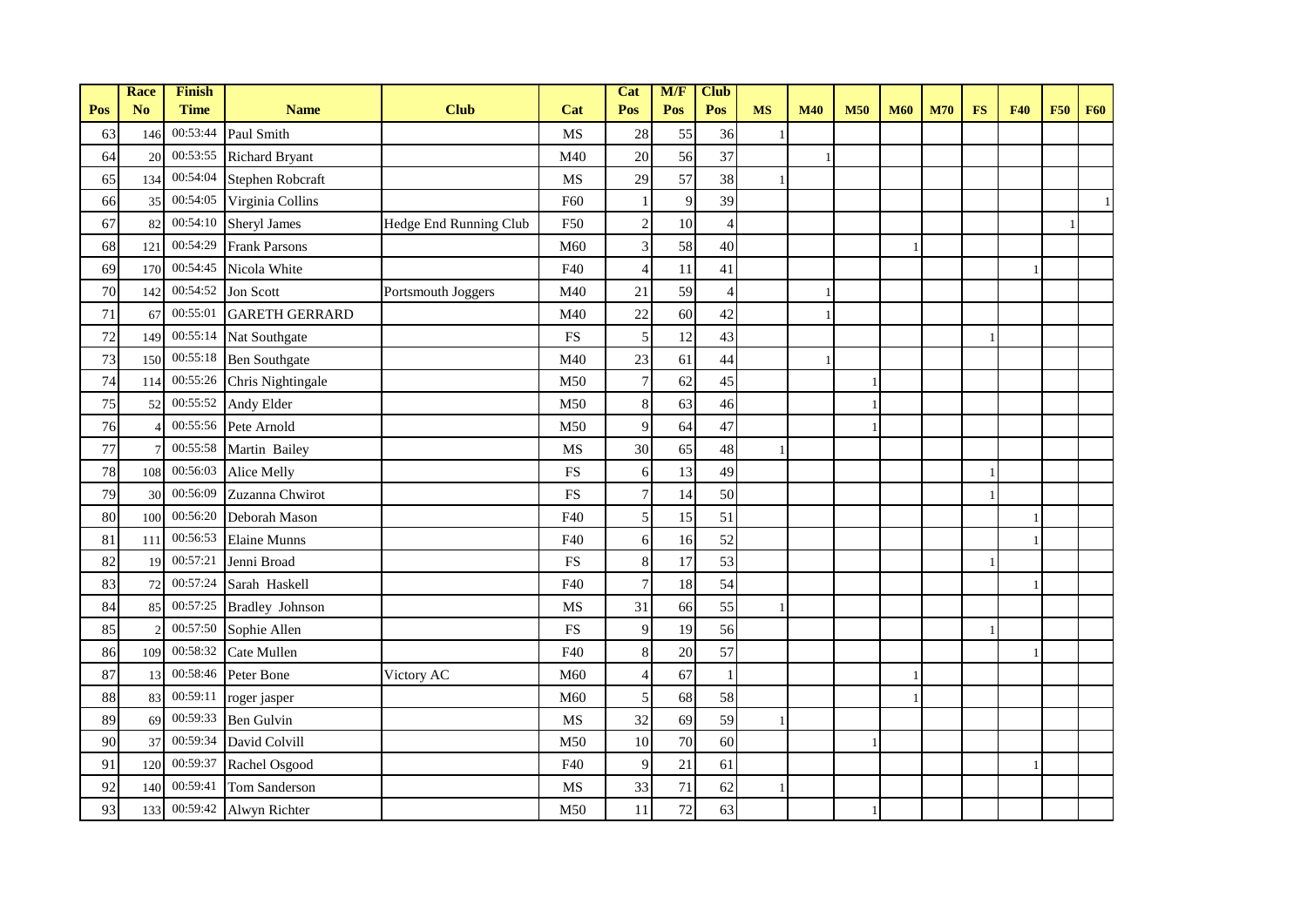|     | <b>Race</b>    | Finish      |                                             |                             |           | Cat            | M/F | <b>Club</b>    |           |            |            |            |            |           |            |            |            |
|-----|----------------|-------------|---------------------------------------------|-----------------------------|-----------|----------------|-----|----------------|-----------|------------|------------|------------|------------|-----------|------------|------------|------------|
| Pos | N <sub>o</sub> | <b>Time</b> | <b>Name</b>                                 | <b>Club</b>                 | Cat       | Pos            | Pos | Pos            | <b>MS</b> | <b>M40</b> | <b>M50</b> | <b>M60</b> | <b>M70</b> | <b>FS</b> | <b>F40</b> | <b>F50</b> | <b>F60</b> |
| 94  | 38             | 00:59:54    | Kath Constable                              |                             | <b>FS</b> | 10             | 22  | 64             |           |            |            |            |            |           |            |            |            |
| 95  | 151            | 01:00:21    | <b>Michael Stares</b>                       | <b>Gosport Road Runners</b> | M70       |                | 73  | 3              |           |            |            |            |            |           |            |            |            |
| 96  | 115            | 01:00:22    | Jane Nockemann                              | Portsmouth Joggers          | F50       | 3              | 23  | 5              |           |            |            |            |            |           |            |            |            |
| 97  | 171            | 01:00:53    | Louise Wilkins                              |                             | F40       | 10             | 24  | 65             |           |            |            |            |            |           |            |            |            |
| 98  | 31             | 01:00:53    | <b>Gemma</b> Clements                       |                             | <b>FS</b> | 11             | 25  | 66             |           |            |            |            |            |           |            |            |            |
| 99  | 172            | 01:01:04    | Trevor Wilkins                              |                             | M40       | 24             | 74  | 67             |           |            |            |            |            |           |            |            |            |
| 100 | 127            | 01:01:28    | Matthew Pike                                |                             | MS        | 34             | 75  | 68             |           |            |            |            |            |           |            |            |            |
| 101 | 57             | 01:01:32    | <b>Vicky Ewens</b>                          | <b>Run Verity</b>           | <b>FS</b> | 12             | 26  |                |           |            |            |            |            |           |            |            |            |
| 102 | 112            | 00:01:33    | Jodie Musson                                |                             | <b>FS</b> | 13             | 27  | 69             |           |            |            |            |            |           |            |            |            |
| 103 | 95             | 01:01:34    | Derek Lewis                                 |                             | <b>MS</b> | 35             | 76  | 70             |           |            |            |            |            |           |            |            |            |
| 104 | 34             | 01:01:43    | carol collins                               | <b>Gosport Road Runners</b> | F50       | 4              | 28  |                |           |            |            |            |            |           |            |            |            |
| 105 | 93             | 01:01:44    | <b>Bekki</b> Leaves                         |                             | <b>FS</b> | 14             | 29  | 71             |           |            |            |            |            |           |            |            |            |
| 106 | 12             | 01:02:11    | Sara Blatchford-Temperton Clanfield Joggers |                             | F40       | 11             | 30  | 5              |           |            |            |            |            |           |            |            |            |
| 107 | 70             | 01:02:31    | Adam Hammond                                |                             | <b>MS</b> | 36             | 77  | 72             |           |            |            |            |            |           |            |            |            |
| 108 | 36             | 01:03:04    | Helen Colvill                               |                             | F50       | 5              | 31  | 73             |           |            |            |            |            |           |            |            |            |
| 109 | 45             | 01:03:04    | Lisa Duke                                   |                             | F40       | 12             | 32  | 74             |           |            |            |            |            |           |            |            |            |
| 110 | 147            | 01:03:28    | Jean Smith                                  |                             | F50       | 6              | 33  | 75             |           |            |            |            |            |           |            |            |            |
| 111 | 96             | 01:03:33    | Wendy Low                                   | <b>Clanfield Joggers</b>    | F50       | 7              | 34  | 6              |           |            |            |            |            |           |            |            |            |
| 112 | 175            | 01:03:53    | Paul Woodroof                               | Lancing Eagles RC           | M50       | 12             | 78  |                |           |            |            |            |            |           |            |            |            |
| 113 | 156            | 01:04:37    | <b>Andrew Tart</b>                          |                             | <b>MS</b> | 37             | 79  | 76             |           |            |            |            |            |           |            |            |            |
| 114 | 66             | 01:04:46    | Isabel Gardner                              | Portsmouth Joggers          | F60       | $\overline{c}$ | 35  | 6              |           |            |            |            |            |           |            |            |            |
| 115 | 43             | 01:05:03    | Irene Cruickshank                           |                             | F60       | 3              | 36  | 77             |           |            |            |            |            |           |            |            |            |
| 116 | 94             | 01:05:15    | Kimberley Lewis                             |                             | <b>FS</b> | 15             | 37  | 78             |           |            |            |            |            |           |            |            |            |
| 117 | 92             | 01:05:18    | Jennifer Lawrence                           |                             | <b>FS</b> | 16             | 38  | 79             |           |            |            |            |            |           |            |            |            |
| 118 | 119            | 01:05:53    | Terry Orr                                   |                             | M50       | 13             | 80  | 80             |           |            |            |            |            |           |            |            |            |
| 119 | 63             | 01:08:50    | David Frith                                 |                             | M70       | $\overline{c}$ | 81  | 81             |           |            |            |            |            |           |            |            |            |
| 120 | 14             | 01:08:50    | <b>Susan Bovingdon</b>                      |                             | F60       | $\overline{4}$ | 39  | 82             |           |            |            |            |            |           |            |            |            |
| 121 | 165            | 01:10:43    | Elizabeth Walker                            |                             | F60       | 5              | 40  | 83             |           |            |            |            |            |           |            |            |            |
| 122 |                | 01:10:52    | Nicky Aitken                                | <b>Gosport Road Runners</b> | F40       | 13             | 41  | 5              |           |            |            |            |            |           |            |            |            |
| 123 | 55             | 01:11:34    | Lisa Ellks                                  |                             | F40       | 14             | 42  | 84             |           |            |            |            |            |           |            |            |            |
| 124 | 107            | 01:15:14    | <b>Helen McManus</b>                        | Clanfield Joggers           | F50       | 8              | 43  | $\overline{7}$ |           |            |            |            |            |           |            |            |            |